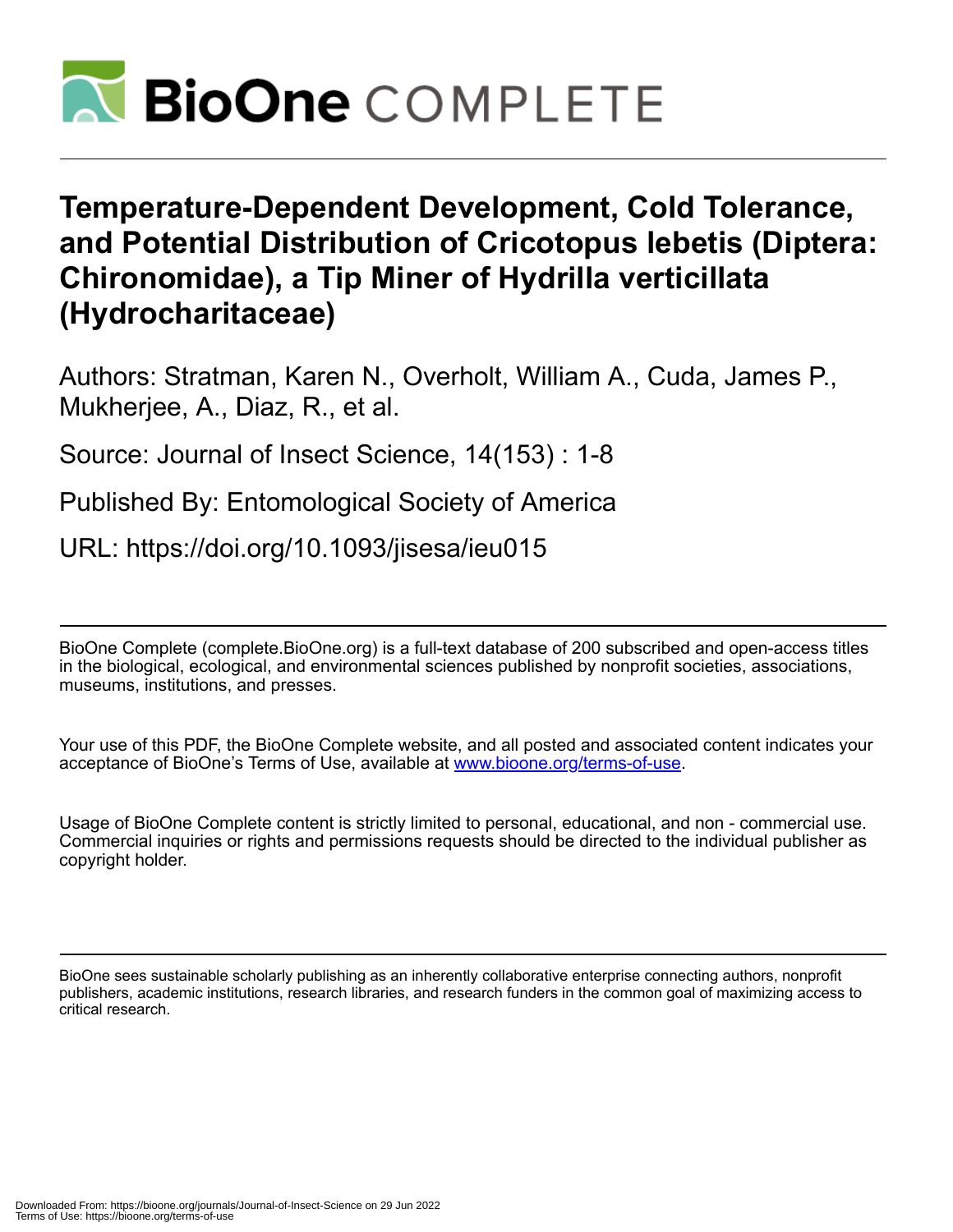### **RESEARCH**

## Temperature-Dependent Development, Cold Tolerance, and Potential Distribution of Cricotopus lebetis (Diptera: Chironomidae), a Tip Miner of Hydrilla verticillata (Hydrocharitaceae)

Karen N. Stratman,<sup>1</sup> William A. Overholt,<sup>1,2</sup> James P. Cuda,<sup>3</sup> A. Mukherjee,<sup>4</sup> R. Diaz,<sup>1</sup> Michael D. Netherland,<sup>5</sup> and Patrick C. Wilson<sup>1</sup>

<sup>1</sup>Indian River Research and Education Center, University of Florida, Fort Pierce, FL

<sup>2</sup> Corresponding author, e-mail: billover@ufl.edu

<sup>3</sup> Department of Entomology and Nematology, University of Florida, Gainesville, FL

4 Department of Entomology, Texas A&M University, College Station, TX

5 United States Army Engineer Research and Development Center, Center for Aquatic and Invasive Plants, Gainesville, FL

Subject Editor: Stefan Jaronski

J. Insect Sci. 14(153): 2014; DOI: 10.1093/jisesa/ieu015

ABSTRACT. A chironomid midge, Cricotopus lebetis (Sublette) (Diptera: Chironomidae), was discovered attacking the apical meristems of Hydrilla verticillata (L.f. Royle) in Crystal River, Citrus Co., Florida in 1992. The larvae mine the stems of H. verticillata and cause basal branching and stunting of the plant. Temperature-dependent development, cold tolerance, and the potential distribution of the midge were investigated. The results of the temperature-dependent development study showed that optimal temperatures for larval development were between 20 and 30°C, and these data were used to construct a map of the potential number of generations per year of C. lebetis in Florida. Data from the cold tolerance study, in conjunction with historical weather data, were used to generate a predicted distribution of C. lebetis in the United States. A distribution was also predicted using an ecological niche modeling approach by characterizing the climate at locations where C. lebetis is known to occur and then finding other locations with similar climate. The distributions predicted using the two modeling approaches were not significantly different and suggested that much of the southeastern United States was climatically suitable for C. lebetis.

Key Words: biological control, distribution, temperature requirement, degree day, predicted distribution

The spatial distribution of species and factors governing their distributions have long been central topics in ecological research [\(Grinnell](#page-7-0) [1924,](#page-7-0) [Hutchinson 1957,](#page-7-0) [Guisan and Thuiller 2005\)](#page-7-0). Recent developments in geographic information systems, coupled with the availability of computer software programs and climate databases, have resulted in a proliferation of studies on species distributions [\(Elith and Leathwick](#page-7-0) [2009,](#page-7-0) [Franklin 2009](#page-7-0)). The dominant approach used to model species distributions is to characterize environmental variables at locations where a species is known to occur and then predict the presence of the species in other areas that share a similar environment. This method has been referred by several names but most commonly as "ecological niche modeling" or "species distribution modeling" [\(Elith and](#page-7-0) [Leathwick 2009,](#page-7-0) [Franklin 2009\)](#page-7-0). The environmental variables most often used to characterize locations where a species is present are climatic, as climate tends to determine distributions of organisms, at least at large spatial scales [\(Guisan and Thuiller 2005,](#page-7-0) [Ebeling et al. 2008\)](#page-7-0). The second method relies on physiological information about a species tolerance to environmental variables, often gained through experimentation, and then finding locations with environments that fall within those tolerances ([Lapointe et al. 2007](#page-7-0), [Magarey et al. 2007,](#page-7-0) [Diaz et al. 2008\)](#page-7-0). Herein, this approach is termed "physiological modeling," although it has also been called "ecophysiological modeling" or "mechanistic niche modeling" ([Kearney and Porter 2009\)](#page-7-0). Ecological niche modeling has the advantage of not requiring detailed biological information about a species, whereas physiological modeling does not require a priori knowledge of a species' distribution. Rarely both approaches are used concurrently to predict a species distribution.

Cricotopus lebetis Sublette (Diptera: Chironomidae) is a nonbiting midge that was first discovered in the United States in 1957 in northern Louisiana ([Sublette 1964](#page-7-0)) and later found at other locations in

Louisiana and Florida ([Appendix A](#page-8-0)). The origin of the midge is unknown, but there is speculation that it is an introduced species ([Epler](#page-7-0) [et al. 2000](#page-7-0), [Cuda et al. 2002\)](#page-7-0). As with most chironomids, immature stages are aquatic ([Oliver et al. 1990\)](#page-7-0). Little was known about the life history of midge until the early 1990s, when larvae were found boring in the apical meristems of Hydrilla verticillata (L.f. Royle) (Hydrocharitaceae) (hereafter hydrilla) in Crystal River, Florida [\(Cuda](#page-7-0) [et al. 2002](#page-7-0)). As extensive systematic sampling for the midge has not been conducted, it is unknown how well the occurrence records reflect the actual range.

Hydrilla is a highly aggressive exotic macrophyte that is found throughout Florida and other parts of North America. There have been at least two separate introductions of hydrilla into the United States, with a dioecious form found in the southeast and California, and a monoecious form in the northeast, Atlantic coast, midwest, and California [\(Madeira](#page-7-0) [et al. 2000\)](#page-7-0). The dioecious form of hydrilla was imported from Sri Lanka into the United States in the late 1950s through the aquarium trade ([Schmitz et al. 1991](#page-7-0)), whereas the monoecious type, which probably originated in Korea ([Madeira et al. 1997\)](#page-7-0), was first found in the United States in 1982 near Washington, DC [\(Steward et al. 1984](#page-7-0)).

Effective control of hydrilla is difficult to achieve because of a limited number of environmentally sound options [\(Hoyer et al. 2005](#page-7-0)). For many years, efforts to control hydrilla relied primarily on the application of the herbicide fluridone. However, fluridone resistance has been documented in several central Florida water bodies, resulting in the use of alternative herbicides such as endothall and acetolactate synthase inhibitors ([Netherland et al. 2005](#page-7-0), [Koschnick et al. 2007](#page-7-0)). Therefore, new management approaches to control hydrilla populations are being investigated ([Cuda and Gillett-Kaufman 2011](#page-7-0)).

Biological control is one possible management approach, used either alone or integrated with other tactics. [Cuda et al. \(2011\)](#page-7-0)

V<sup>C</sup> The Author 2014. Published by Oxford University Press on behalf of the Entomological Society of America.

This is an Open Access article distributed under the terms of the Creative Commons Attribution Non-Commercial License (http://creativecommons.org/licenses/by-nc/4.0/), which permits non-commercial re-use, distribution, and reproduction in any medium, provided the original work is properly cited. For commercial re-use, please contact journals.permissions@oup.com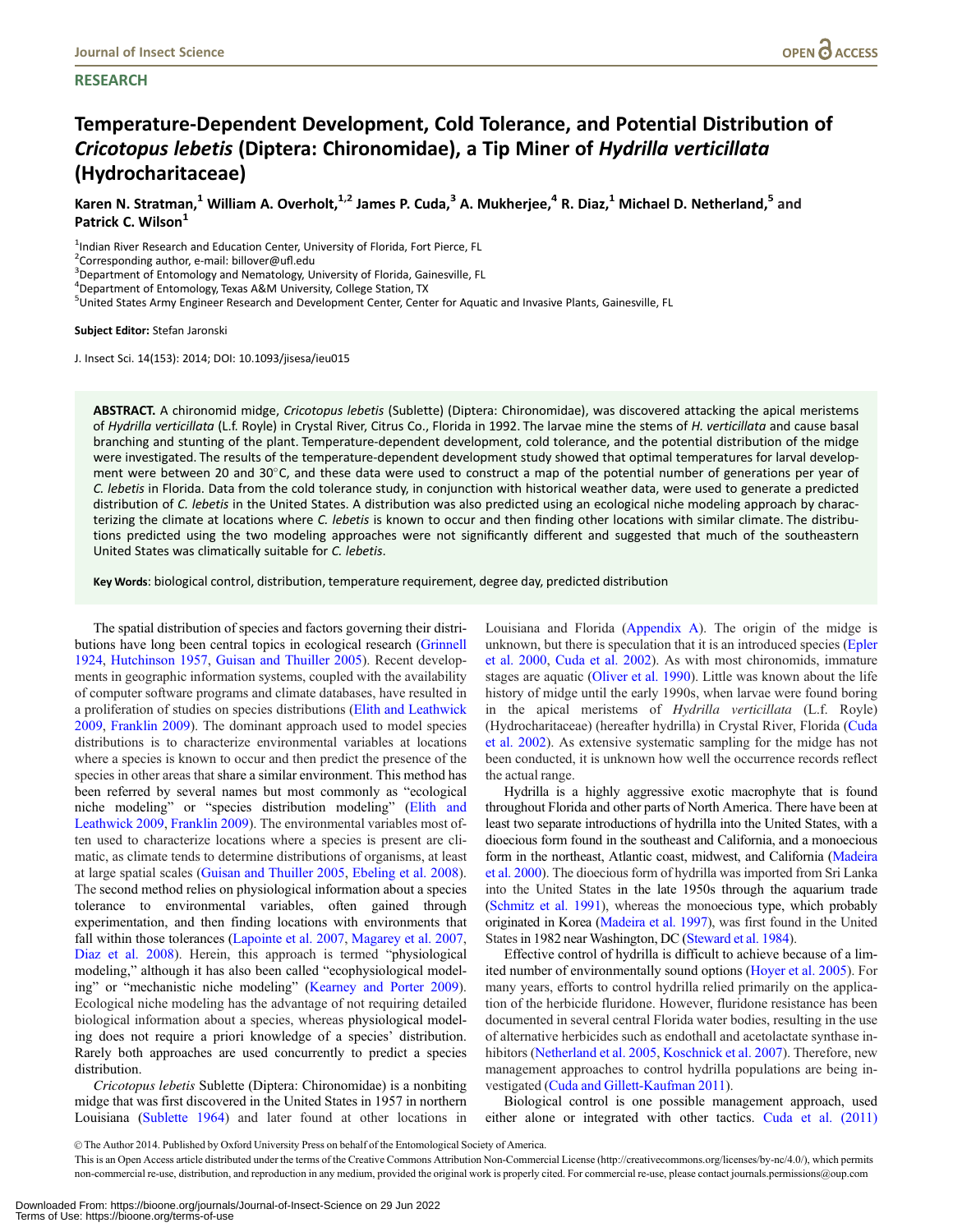demonstrated that in the laboratory C. lebetis was able to suppress the growth of hydrilla by >90%, and thus, the midge may have value for biological control. This could be accomplished by augmentation of existing populations in areas where the midge already occurs or introducing the midge into areas where it does not occur. Temperature will influence the midge's population growth, and to a large extent, determine limits to the midge's spatial distribution, but there is no information on the effect of temperature of the life history of C. lebetis.

The purpose of this study was to determine the influence of temperature on survival and developmental rate of  $C$ . *lebetis*, and to use this information to predict areas conducive to its establishment and population growth. In addition, the midge's potential distribution was predicted using an ecological niche model by extrapolation of the climate at locations where it is known to occur, to other locations where its presence has not been studied. The predicted distributions of C. lebetis derived from physiological data and from the ecological niche model were compared to examine the degree of overlap between the two models.

#### Materials and Methods

Source and Culturing of H. verticillata and C. lebetis. Hydrilla was collected from Lake Tohopekaliga, Osceola Co., Florida (28.2° N, 81.4° W), and C. lebetis was collected from Lake Rowell, Bradford Co., Florida (29.9° N, 82.1° W). Both cultures were maintained at the University of Florida's Biological Control Research and Containment Laboratory, Fort Pierce, FL. Hydrilla was propagated from stems (10–30 cm) collected at the field site and planted in 10.0 by 9.0 cm (diameter by height) pots containing a layer of potting soil  $(\sim 5 \text{ cm})$ covered by a layer of sand  $(\sim 2 \text{ cm})$ . The pots were placed in a large plastic livestock watering tank (378 liters) filled to a depth of 50 cm with well water and covered with 60% shade cloth to suppress algal growth. Growing tips were harvested as needed.

C. lebetis was reared by placing hydrilla tips in well water in a plastic container (34 by 28 by 15 cm, length by weight by height) held inside a cubic cage (50 cm each side) constructed from polyvinyl chloride tubing covered with fine nylon mesh cloth. C. lebetis egg masses were added to the containers and larvae colonized the hydrilla tips. Emerging adults were collected using an aspirator and transferred to a 250 ml separatory funnel with  $\sim$ 15 ml of well water. Females oviposited on the water surface and egg masses were collected by opening the stopcock of the separatory funnel (see [Cuda et al. 2002](#page-7-0) for further details on rearing).

Survival and Developmental Time. Temperature-dependent development of C. lebetis was investigated during a single study in environmental chambers maintained at a constant photoperiod (14:10 [L:D], h) and 10 constant temperatures (10, 15, 20, 22, 25, 27, 30, 32, 35, 36  $\pm 1^{\circ}$ C). Healthy, undamaged plant tips, 4–6 cm in length, were placed individually in 35-ml test tubes filled with well water as described by [Cuda et al. \(2002\)](#page-7-0). Each test tube was placed in a rack that held 40 tubes. Two newly hatched larvae were transferred to each plant tip using a pipette. Once the larvae were introduced into the tubes, a cap with ventilation holes was placed on each tube. One hydrilla tip was typically used, but on a few occasions, destroyed tips were replaced to allow midge larvae to complete development to adulthood. The proportion of individuals surviving at different temperatures was compared with a chi-square test followed by Tukey's procedure for separation of proportions ([Elliott and Reisch 2006\)](#page-7-0). Developmental rate at different temperatures was analyzed using linear regression. The linear portion (15–35°C) of the developmental rate curve  $[R(T) = a + bT]$  was modeled using least squares regression, where  $T =$  temperature,  $a =$  intercept, and  $b =$  slope. The lower temperature threshold for development was estimated as the intersection of the regression line and the x-axis  $(R(T) = 0)$ . Degree-days were calculated as the inverse slope of the fitted regression line [\(Campbell et al. 1974](#page-7-0)).

The relationship between developmental rate and temperature was also examined with the nonlinear Brière-1 model, which allows estimation of upper and lower developmental thresholds (Brière et al. [1999](#page-7-0)). The model is defined as  $R(T) = aT(T - T_0) (T_L - T)^{1/2}$ , where  $R =$  developmental rate,  $T =$  temperature,  $T_0 =$  base temperature threshold,  $T_{\text{L}}$  = lethal temperature, and  $a$  = empirical constant.  $T_0$  and  $T_L$  were initially set to 6 and 36°C, respectively, and the equation was then solved iteratively using PROC NONLIN [\(SAS Institute 2008](#page-7-0)).

Estimation of Generations per Year. Daily minimum and maximum temperatures from Florida were obtained from 91 weather stations through the Applied Climate Information System (Climate Information for Management and Operational Decisions, Southeast Regional Climate Center; [http://acis.sercc.com\)](http://acis.sercc.com). Daily minimum and maximum temperatures were averaged from the last 5 to 10 yr (1 January 2002 to 1 January 2012) depending the availability of data, which provided 365 values for maximum and minimum temperatures for each station.

The DegDay program version 1.01, which is an Excel (Microsoft Redmond, WA) application developed by University of California-Davis (<http://biomet.ucdavis.edu>), was used to calculate accumulated degree-days for *C. lebetis*. This application uses the upper and lower temperature thresholds for an organism, and daily average of minimum and maximum temperatures, to calculate accumulated degree-days ([Baskerville and Emin 1969\)](#page-7-0). The lower and upper temperature thresholds were estimated from the Brière-1 nonlinear model as 9.5 and 36.0-C, respectively. The linear regression model was used to calculate the degree-days (K) required for one generation of C. lebetis  $[R(T) = abT]$  as  $K = 1/b$  ([Campbell et al. 1974\)](#page-7-0). The prediction of the number of generations per year was calculated by dividing the cumulative degree-days per station by K.

Weather station name, latitude, longitude, and number of C. lebetis generations per year were imported into ArcGIS 9.0 (ESRI Inc., Redlands, CA). The imported file was converted to a shape file using the ADD X-Y DATA function followed by the selection of the State Plane Projection. A shapefile of the border of Florida was obtained from the AWhere Continental database (AWHERE, Inc., Denver, CO) and used to delineate the range of predictions.

The geostatistical analysis function in ArcGIS (ESRI Inc.) was used to generate a predicted distribution of C. lebetis generations across Florida. Values at unsampled locations were estimated by interpolation of values at sample locations. The inverse-distance-weighted (IDW) deterministic method was used, where predictions are made by mathematical formulas that generate weighted averages of nearby known values. The IDW model gives more influence to points that are closer than to ones that are farther away. The parameters used in the IDW analysis were as follows:

- The number of stations used for interpolation was set to a maximum of 15 and minimum of 10.
- The power optimization option was selected generating a power value of  $p = 2$ . This weights weather station values proportional to the inverse distance raised to the power  $p$ .
- The search neighborhood shape was circular because there were no directional influences on the weighting of number of generations per station. Ellipse parameters were set to: angle, 0 major and minor semiaxis, 1020596.

Cold Tolerance. A cold tolerance study was conducted using secondto fourth-stage larvae. Although there is no information on overwintering of C. lebetis, larvae were used for the cold tolerance study, because this is the typical overwintering life stage of chironomids ([Pinder 1986,](#page-7-0) [Tokeshi 1995](#page-7-0)). Four second- to fourth-stage larvae were placed inside a 35-ml vial containing two hydrilla tips and well water. Insects were acclimated from  $20^{\circ}$ C to the final temperature at intervals of  $5^{\circ}$ C every 2 h. Larvae were exposed to three constant temperatures (5, 7.5, and 10°C) for 0.5, 1, 2, 4, 8, 16, and 32 d. In total, five vials of four insects were assayed at each time interval at the constant temperatures of 5 and 7.5-C. After each exposure time, insects were placed at room temperature, and survival was assessed by observing for movement once the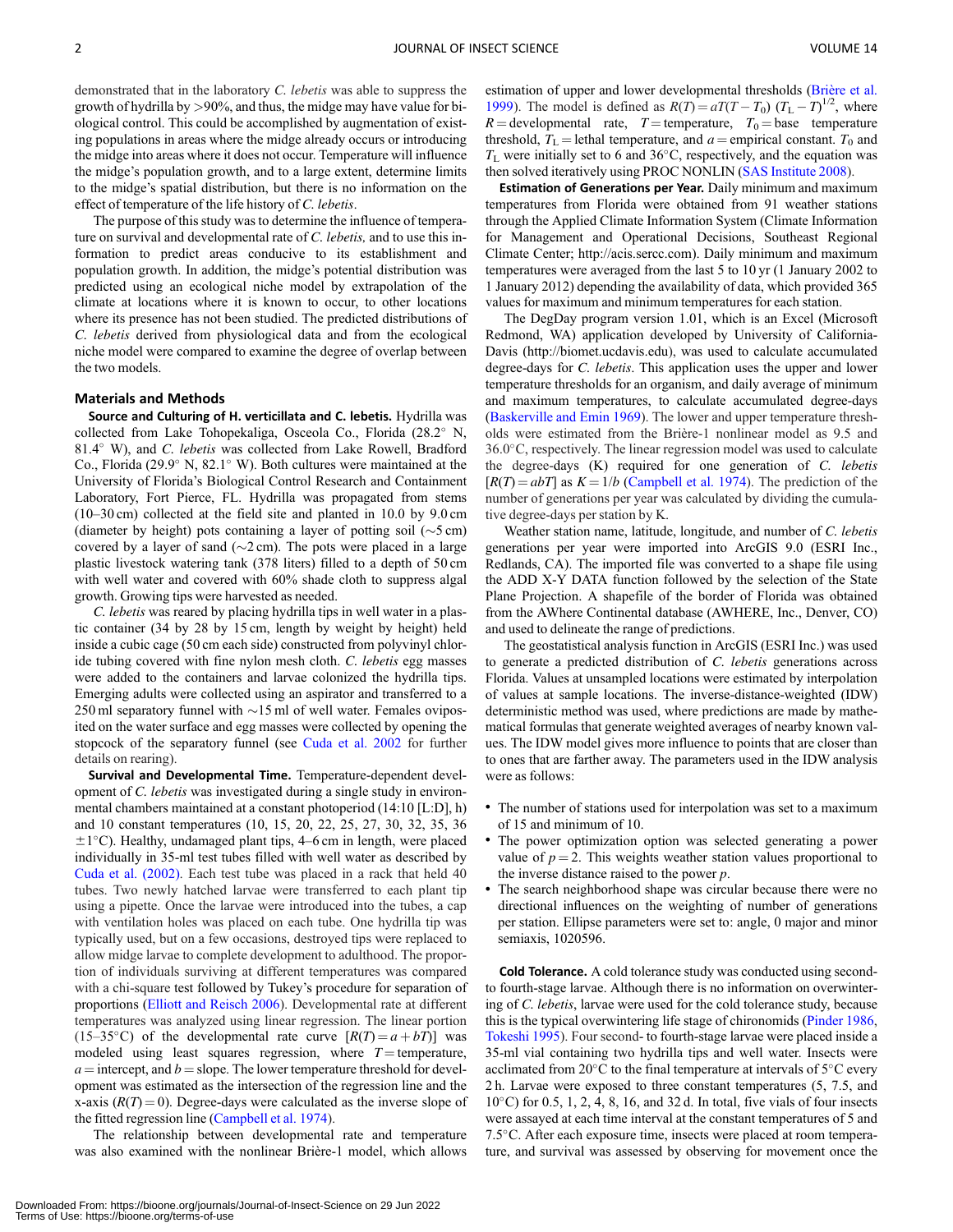<span id="page-3-0"></span>water reached room temperature. The effect of exposure times on midge survival was analyzed using logistic regression (PROC LOGISTIC, [SAS Institute 2008](#page-7-0)). The  $LT_{90}$  (lethal times of 90% of tested individuals) at 5 and 7.5°C were used to predict isothermal lines delineating regions in the southeastern United States favorable for C. lebetis establishment based on historical weather data. A model was created in the North Carolina State University, Animal Plant Health Inspection Service, Plant Pest Forecasting System (NAPPFAST); an internetbased system that allows users to mine weather databases and link this information with templates for biological modeling [\(Borchert and](#page-7-0) [Magarey 2007](#page-7-0), [Magarey et al. 2007\)](#page-7-0). Using NAPPFAST, the number of days at or below 5 and 7.5°C were recorded at weather stations across the southeastern United States. A probability map was generated using the last 10 yr of weather data to examine the frequency of occurrence of reaching the  $LT_{90}$  in at least 5 out of 10 yr. The map was imported into ArcGIS 9.0 and converted to an ESRI band interleaved by line (bil) raster layer. The area within the continental USA south of the projected  $LT_{90}$  line was extracted from the layer using the "extract" tool in the Spatial Analyst Tools. The raster was then reclassified to make all raster cell values equal to one to provide a continuous grid layer of the predicted area.

Ecological Niche Modeling. Geographic coordinates of locations where *C. lebetis* was collected were obtained from voucher specimens, literature, and known field collection sites, including our own data and data provided by Dana Denson (Reedy Creek Improvement District), Doug Strom (Water and Air Associates, Inc.) and Robert Rutter (Florida Department of Environmental Protection; see [Appendix A](#page-8-0) for list of records). The Maximum Entropy Species Distribution Model (MaxEnt, version 3.3.3e) was used to analyze climate at locations where *C. lebetis* was known to occur and find locations with similar climate to predict the potential distribution of C. lebetis [\(Phillips et al.](#page-7-0) [2006\)](#page-7-0). MaxEnt estimates the probability of a species presence by contrasting the probability density of environmental variables across known occurrences of the species to that of randomly selected pseudoabsences from the target landscape or model background. Following the method used in [Webber et al. \(2011\)](#page-7-0), Köppen-Geiger climate zone polygons (Köppen 1936; available from CliMond 10' historical climate data, [Kriticos et al. 2011](#page-7-0)) containing one or more records of C. lebetis was used as a background (see [Appendix B](#page-8-0)). The default setting of MaxEnt was used ([Mukherjee et al. 2011](#page-7-0)). Six temperature-related bioclimatic variables (Table 1) with a spatial resolution of 10 arc-second were used to predict *C. lebetis* distribution ([Kriticos et al. 2011](#page-7-0)). Only temperature variables were included in the model because the midge is aquatic in its immature life stages, and therefore, precipitation-related variables were assumed to have minimal direct effect. Air temperature was used rather than water temperature because no large-scale spatial layer of water temperature was available, and water surface temperature tends to be well correlated with air temperature ([McCombie 1959\)](#page-7-0). The prediction was limited to the southeastern United States to avoid extrapolation beyond known occurrences. The continuous probability prediction generated by MaxEnt was converted to binary (presence or absence) prediction using the lowest presence threshold, defined as the minimum nonzero predictive value received by any known occurrence ([Pearson et al. 2007](#page-7-0)).

Comparison of Distributions Predicted from Cold Tolerance Data and from Ecological Niche Modeling. Following [Mukherjee et al.](#page-7-0) [\(2012\),](#page-7-0) overlap in bioclimatic space predicted by the MaxEnt ecological niche model and the NAPPFAST cold tolerance model were examined by principal component analysis (PCA) of a covariance matrix of the six bioclimatic variables. A Monte-Carlo test with 99 repeats  $(\alpha = 0.05)$  was used to determine the statistical difference between the centroids of the climatic polygons predicted by MaxEnt and the



Fig. 1. Percent survival of C. lebetis larvae at constant temperatures. Different letters above bars represent statistically different means (analysis of variance and Student-Newman-Keuls (SNK) test,  $P < 0.01$ ). Error bars  $\pm$  SEM.



Fig. 2. Developmental rate of C. lebetis larvae at constant temperatures between 15 and  $35^{\circ}$ C.

Table 1. Bioclimatic variables and their loadings on three PCA axes used to examine the similarity between the distributions predicted by the MaxEnt ecological niche model and the NAPPFAST physiological model

| Climate variables | Variable descriptions                     | Axis 1 (81%) | Axis 2 (16%) | Axis 3 (2%) |
|-------------------|-------------------------------------------|--------------|--------------|-------------|
| Bio1              | Annual mean temperature                   | 0.955        | 0.283        | $-0.078$    |
| Bio4              | Temperature seasonality (SD $\times$ 100) | $-0.936$     | 0.322        | 0.142       |
| Bio <sub>6</sub>  | Min. temperature of coldest month         | 0.991        | $-0.066$     | 0.105       |
| Bio7              | Temperature annual range                  | $-0.907$     | 0.373        | $-0.195$    |
| Bio10             | Mean temperature of warmest quarter       | 0.510        | 0.858        | 0.064       |
| Bio11             | Mean temperature of coldest quarter       | 0.994        | $-0.003$     | $-0.106$    |

Values > 0 indicate a positive contribution, whereas those <0 indicate a negative contribution to the axis. Values in parenthesis denote the percent of variability described by each axis, cumulatively explaining  $\sim$ 99% of variability.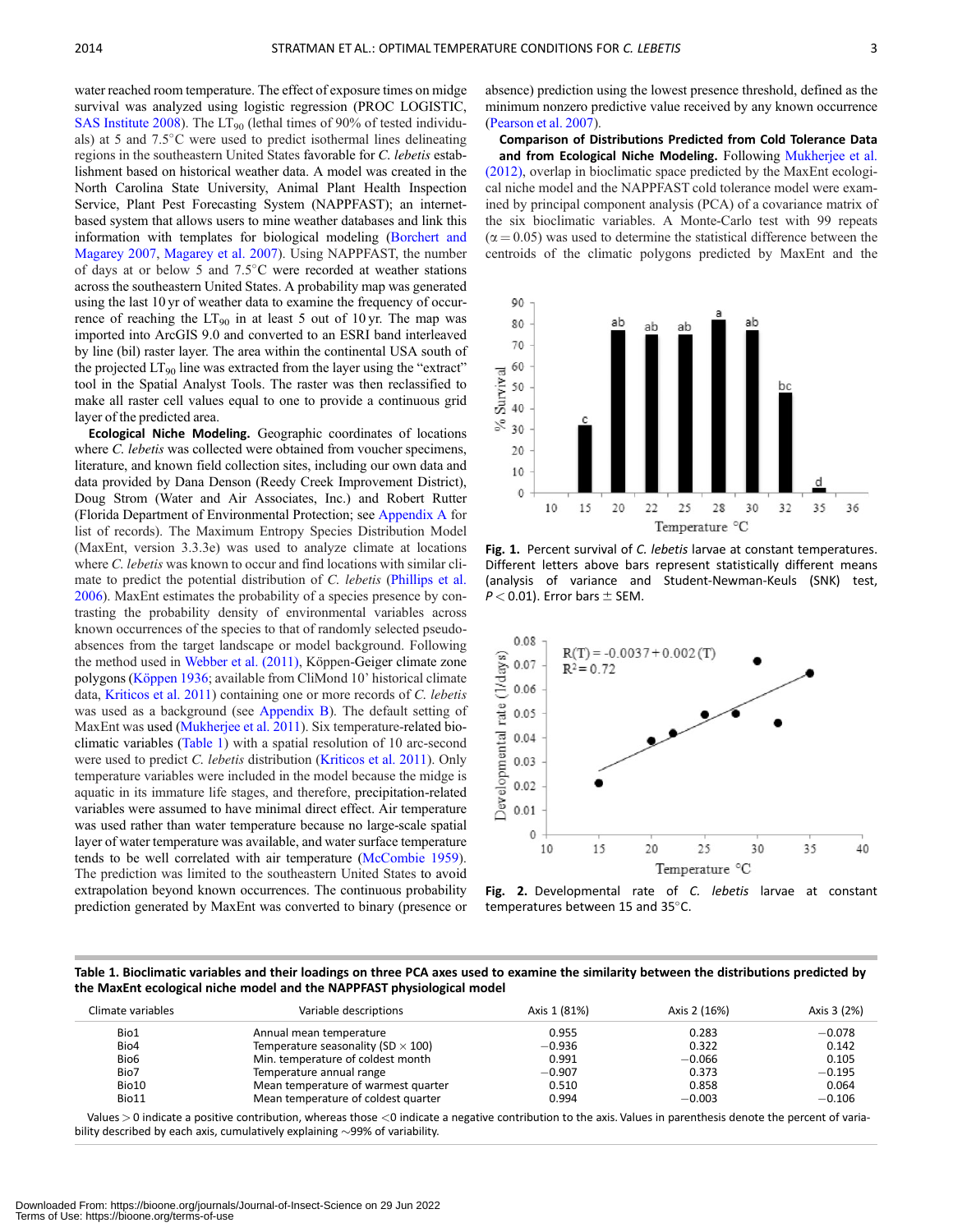NAPPFAST models [\(Mukherjee et al. 2012\)](#page-7-0). Convex hulls were constructed to delimit the climate space predicted under each approach. Climatic variation within a climate space was illustrated with a 1.5 SD inertia ellipse around the centroid of climate space. Correlation circles were constructed to indicate the contribution of each climatic variable to the PCA axes. To examine spatial coincidence between MaxEnt and NAPPFAST predictions, centroids of grid cells predicted by each model were extracted. Spatial intersection between model predictions was examined by calculating the percentage of centroid overlap and the percentages of unique centroids for each model.



Fig. 3. Brière-1 nonlinear model of the relationship of temperature and developmental rate of C. lebetis. The estimated upper and lower thresholds are  $36.0$  and  $9.5^{\circ}$ C, respectively.

#### Results

Survival and Developmental Time. Larval C. lebetis survival varied with temperature ( $\chi^2$  = 95.6, P < 0.0001; [Fig. 1\)](#page-3-0). Larvae could not complete development at low and high temperature extremes (10°C and 36°C, respectively). Only a single individual was able to complete development at 35°C. Survival to adulthood was highest at temperatures between 20 and  $30^{\circ}$ C, and survival rate peaked at  $75-80\%$ ([Fig. 1\)](#page-3-0). Survival rate was approximately halved at the low and high temperature thresholds of 5 and 32°C, respectively. The development rate increased with increasing temperature, until reaching 32°C  $(F_{1,6} = 15.5, P < 0.008; Fig. 2)$  $(F_{1,6} = 15.5, P < 0.008; Fig. 2)$ . Degree-day requirements (K) were calculated to be 495.

The Briere-1 model fit the data well with a pseudo  $R^2 = 0.76$ (Institute for Digital Research and Education, University of California at Los Angeles [\[IDRE\] 2012\)](#page-7-0). The estimated lower and upper developmental thresholds were 9.5 and 36.0°C, respectively (Fig. 3). These values were very similar to those found in the laboratory tests [\(Fig. 1](#page-3-0)). The model showed that the rate of development increased with temperature until the curve reached an optimum of about 30.0°C and then decreased rapidly as the temperature approached the upper developmental threshold (Fig. 3).

Based on degree-day requirements, C. lebetis is predicted to complete several generations per year in Florida, ranging from 6.8 to 11.7, with the most generations estimated for the southern portion of the state, and the fewest in the panhandle (Fig. 4). Florida counties located south of Palm Beach County had the highest number of estimated generations ranging from 10.2 to 11.7. Counties in the middle portion of the state are predicted to support 8.2–10.2 generations per year.

Cold Tolerance. After 4 d at 5°C, larvae survival rapidly decreased (max-rescaled  $R^2 = 0.76$ ; [Fig. 5](#page-5-0)A). Only 50 and 10% of larvae were able to survive for 8 and 16 d, respectively. No insects were able to survive after 32-d exposure to  $5^{\circ}$ C ([Fig. 5](#page-5-0)A). After 16 d at 7.5 $^{\circ}$ C, the



Fig. 4. Predicted number of generations per year of C. lebetis in Florida.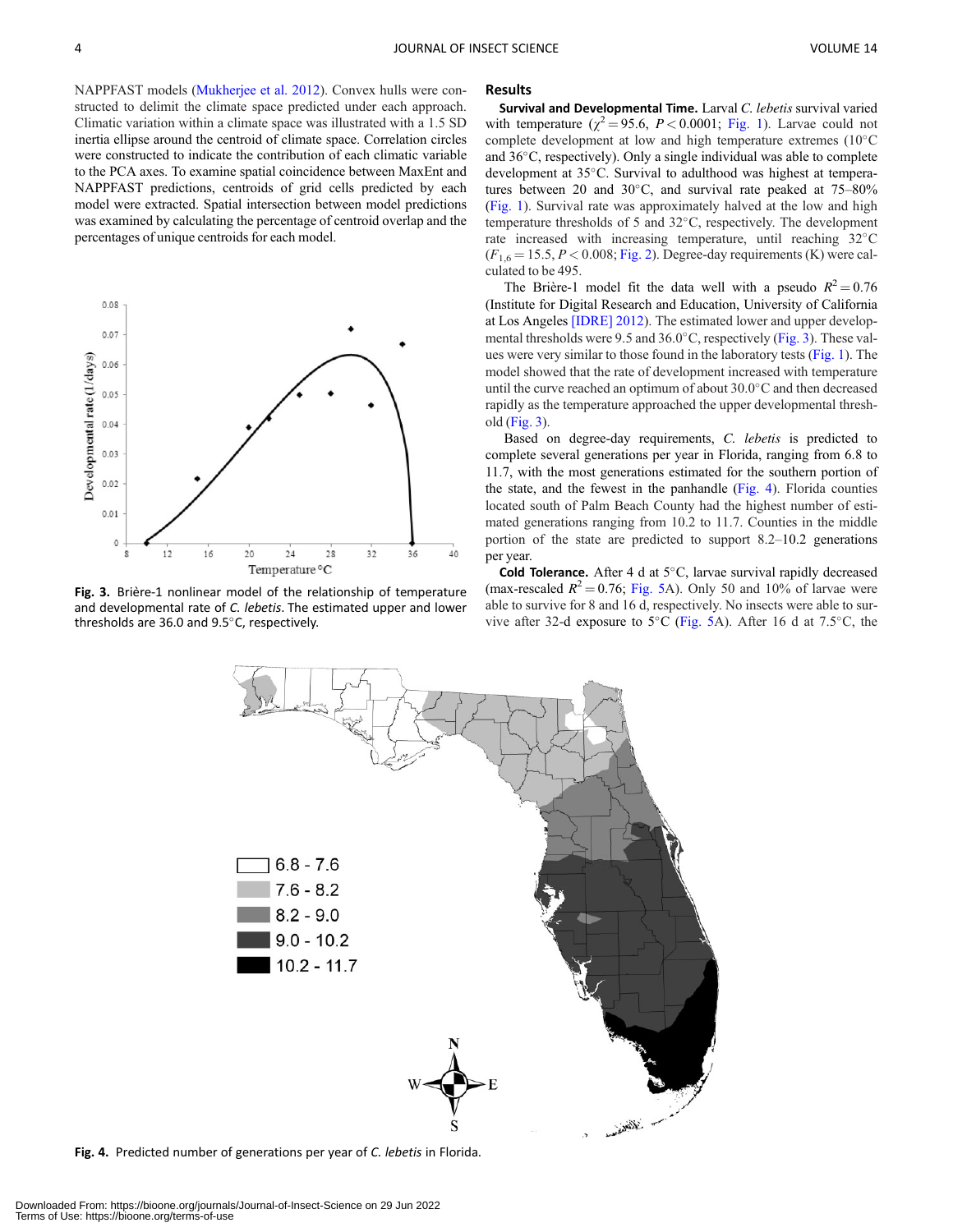<span id="page-5-0"></span>survival of larvae remained close to 100% (max-scaled  $R^2 = 0.88$ ; Fig. 5B). The isothermal lines showed that at both 5 and  $7.5^{\circ}$ C,  $90\%$ mortality of C. lebetis was predicted to occur along a line running from southeastern South Carolina, extending through the middle of Georgia, Alabama and Mississippi, northern Louisiana, and through the mid-section of Texas (Fig. 6). Similar to the NAPPFAST model, MaxEnt predicted the distribution of C. lebetis in the much of southeastern United States (Fig. 6).



Fig. 5. Survival of C. lebetis larvae at different exposure times at (A)  $5^{\circ}$ C and (B) 7.5 $^{\circ}$ C. Single dots are observed values, and lines are expected value of the logistic regression. Maximum survival occurred at  $7.5^{\circ}$ C with an exposure time of 16 d.

Comparison of Distributions Predicted From Cold Tolerance Data and From Ecological Niche Modeling. PCA resulted in three significant axes explaining 99% of variability ([Table 1\)](#page-3-0). Graphical representation of climate space across first two components showed no significant difference in climate space predicted by the MaxEnt and NAPPFAST models ([Fig. 7\)](#page-6-0). As evident by the extensive overlap of predicted climate spaces, no difference between the climate spaces was found by the between-class analysis of variance using 99 Monte-Carlo randomizations (between-class inertia percentage  $= 0.09$ ,  $P = 0.12$ ). Of all the grid centroids, 81.4% were predicted by both MaxEnt and NAPPFAST models (Fig. 6). The MaxEnt model predicted 16.9% unique centroids and the NAPPFAST model 1.7%.

#### Discussion

Temperature is a critical factor that influences insect distributions ([Andrewartha and Birch 1954,](#page-7-0) [Munroe 1984\)](#page-7-0). Understanding the thermal requirements for C. lebetis is an important step for predicting the midge's distribution. Water temperatures during the winter months throughout Florida range from 8 to 15°C [\(Beaver et al. 1981\)](#page-7-0), and these temperatures are mostly above the lower developmental threshold of 9.5°C. The predicted number of generations per year of C. lebetis increased as latitude decreased, suggesting that the midge may reach higher densities in south Florida than further north. However, in summer months, maximum water temperatures in Florida lakes range as high as 30-35°C [\(Beaver et al. 1981](#page-7-0)), which approaches the estimated upper developmental threshold of 36°C, and includes the temperature at which the midge's development rate began to slow  $(32^{\circ}C)$ . Water temperatures in hydrilla mats near the water surface tend to be higher than water temperatures at a 1-m depth in hydrilla stands or at the surface in open water [\(Bowes et al. 1979](#page-7-0), [Cuda et al. 2008\)](#page-7-0). Temperatures reaching 45°C in vegetation mats have been reported ([Wheeler and Center 2001\)](#page-7-0), which is well above the upper lethal threshold of C. lebetis. [Wheeler and Center \(2001\)](#page-7-0) partially attributed the poor performance of the introduced biological control agent of hydrilla, Hydrellia pakistanae Deonier (Diptera: Ephydridae), to high temperatures in hydrilla mats. Likewise, C. lebetis is likely to suffer high mortality during summer months, particularly in south Florida, resulting in possible local extirpation. Although there is no information available on the dispersal ability of C. lebetis, in general chironomids are considered to be weak flyers [\(Delettre and Morvan 2000](#page-7-0)). Thus, high temperatures could play a critical role in determining the performance and persistence of C. lebetis in Florida and other areas where water temperatures approach or exceed the upper lethal threshold.

The physiological model based on cold tolerance of midge larvae predicted survival of the midge in much of the southeastern United States. The area south of the  $LT_{90}$  isothermal line includes all of Florida, about one-half of Georgia, Alabama and Mississippi, most of Louisiana, and the southern half of Texas. A reasonable prediction for



Fig. 6. Predicted distributions of C. lebetis based on the NAPPFAST model using the area south of the LT<sub>90</sub> isothermal line for survival of larvae at 5°C and the predicted distribution based on the MaxEnt ecological niche model using six climate variables (see text). Values in parentheses following the legends for the NAPPFAST and MaxEnt predictions indicate percent of unique grid cells predicted by each method.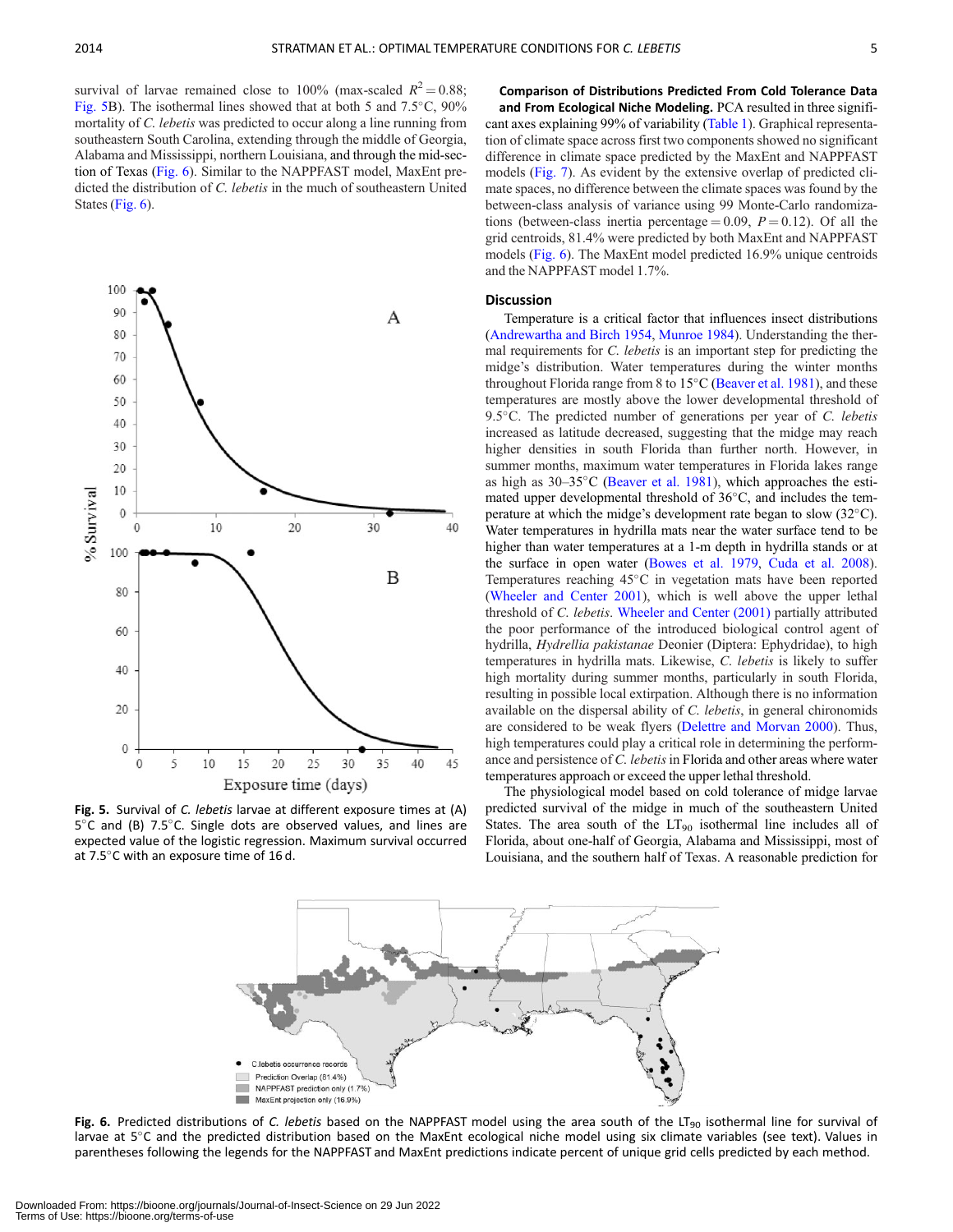<span id="page-6-0"></span>

Fig. 7. Model prediction of climate suitability for C. lebetis using known sampling locations and climate records. Inertia ellipses (1.5 SD) were drawn around the centroids of climatic envelops predicted by the physiological and MaxEnt models. The enclosed correlation circle describes the importance of individual bioclimatic variables along the two PCA axes. See [Table 1](#page-3-0) for descriptions of climatic variables and contribution of individual variables to PCA axes. Note that some physiological prediction symbols (yellow squares) are hidden beneath the MaxEnt symbols.

areas that would support positive population growth of C. lebetis would be below the  $LT_{90}$  at  $5^{\circ}$ C. [Lapointe et al. \(2007\)](#page-7-0) used a combination of  $LT_{50}$  and  $LT_{95}$  values, along with field observations, to predict areas suitable for the establishment of the introduced root weevil, Diaprepes abbreviatus (L.) (Coleoptera: Curculionidae) in Texas, Arizona, and California, and [Diaz et al. \(2008\)](#page-7-0) speculated that the introduced biological control agent, Gratiana boliviana Spaeth (Coleoptera: Chrysomelidae), would establish south of  $LT_{50}$  or  $LT_{90}$  isothermal lines. Our prediction for C. lebetis is based on the assumption that temperature alone influences the midge's distribution, which may be reasonable on a coarse (country wide) spatial scale. On a finer scale, the midge can only occur in aquatic environments, and host plants must be present. Host plant availability is probably not highly limiting because at least one of the midge's host plants, hydrilla, is found in water bodies throughout the southern United States [\(Madeira et al. 2000](#page-7-0)), and C. lebetis has been shown to complete development in several other common aquatic plants [\(Stratman et al. 2013\)](#page-7-0).

The MaxEnt ecological niche model, based on six temperature variables, also predicted that suitable locations for the establishment of C. lebetis are present throughout the southeastern United States, but the prediction extended further north than that of the NAPPFAST model. The difference in the outputs from the two modeling approaches may be due to the origin of the insects used in the cold tolerance study. The midge colony was initiated with individuals collected from Lake Rowell in Bradford Co., Florida (29.92° N, 82.16° W), which is considerably south of the most northern known occurrence of C. lebetis in Farmersville, Louisiana (32.75° N, 92.4° W; [Sublette 1964\)](#page-7-0). Intraspecific variation in cold tolerance among insects is a common occurrence [\(Turnock and Fields 2005\)](#page-7-0), and thus, it would not be surprising if our colony had a lower tolerance for cold than populations occurring further north.

Very few studies have incorporated both niche and physiological models to predict potential distribution of a species. [Ebeling et al.](#page-7-0) [\(2008\)](#page-7-0) predicted the distribution of the invasive ornamental plant, Buddleja davidii F. (Lamiales: Scrophulariaceae), by combining physiological data on frost tolerance with an ecological niche model. [Elith](#page-7-0) [et al. \(2010\)](#page-7-0) incorporated information from MaxEnt and a physiological model to predict the distribution of the invasive cane toad [Bufo marinus (L.), (Anura: Bufonidae)] in Australia. In both cases, the authors concluded that incorporating information from physiological models can improve the reliability of distributional predictions. Although the MaxEnt model in this study yielded a slightly larger geographic prediction than the physiological model, there was no statistical difference in the distributions predicted by the two modeling methods. The spatial coincidence of these two approaches increases confidence in the prediction. However, the MaxEnt model should be interpreted with caution as the presence data were limited to 3 records from Louisiana and 25 from Florida. Because the native range of this insect is unknown, it could possibly be narrowed down by identifying areas with climate similar to that found in the southeastern United States.

Temperature-dependent development and cold tolerance studies provide basic information that can be used to develop or improve rearing methods, and to predict field colonization and establishment. Temperature studies revealed that optimal temperature conditions for C. lebetis are from 20 to 30 $^{\circ}$ C, with lower survival occurring at 15 and 32°C. This could explain why this insect is widely established in Florida and also occurs in Louisiana. Ongoing studies on population dynamics and field impact will reveal the potential value of C. lebetis as an augmentative biological control agent.

#### Acknowledgments

We thank the Florida Fish and Wildlife Conservation Commission and the United States Department of Agriculture, Hydrilla Integrated Pest Management Risk Avoidance and Mitigation grant for providing funding for this research.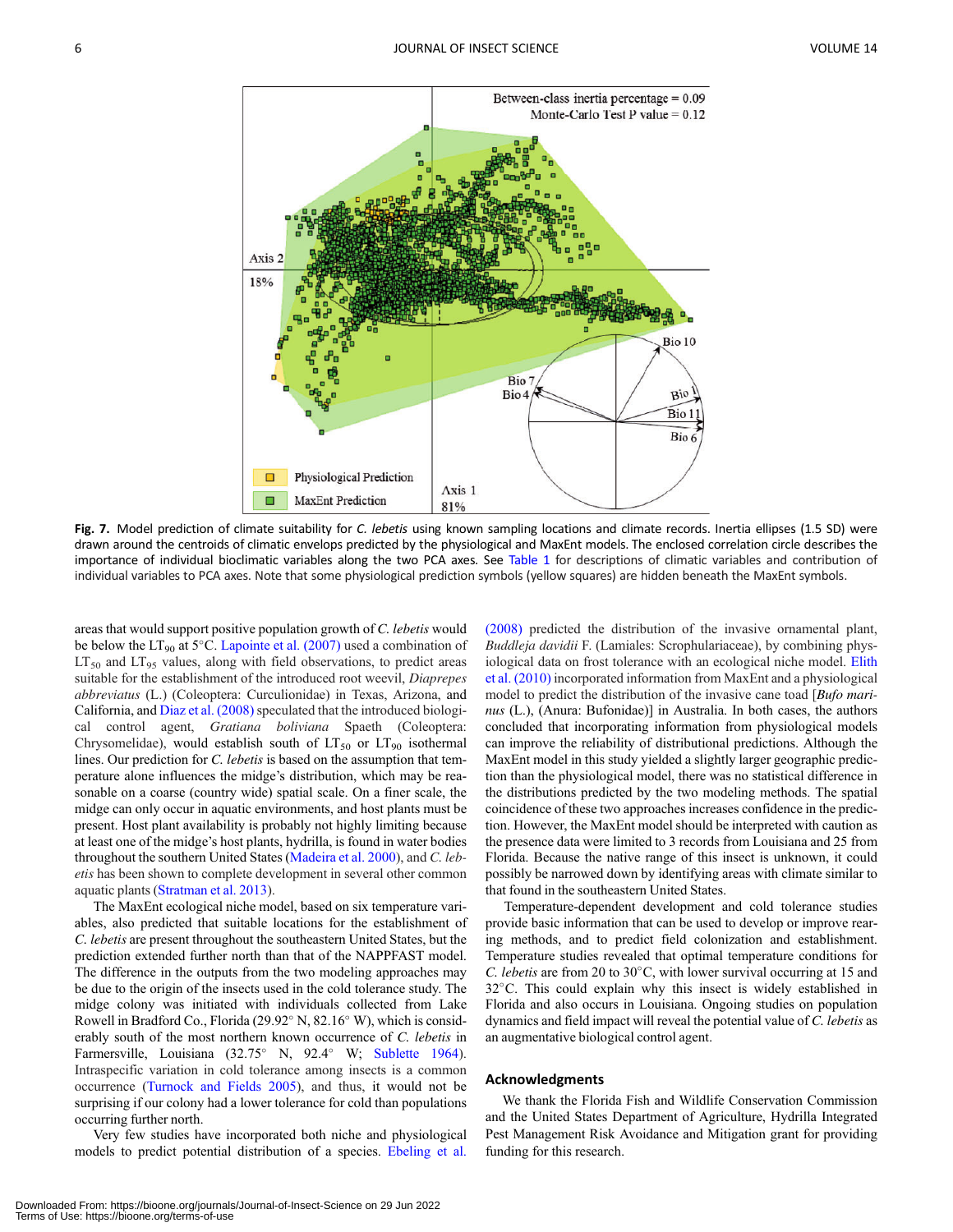### <span id="page-7-0"></span>References Cited

- Andrewartha, H. G., and L. C. Birch. 1954. The distribution and abundance of animals. University of Chicago Press, Chicago, IL.
- Baskerville, G. L., and P. Emin. 1969. Rapid estimation of heat accumulation from maximum and minimum temperatures. Ecology 50: 514–517.
- Beaver, J. R., T. L. Crisman, and J. S. Bays. 1981. Thermal regimes of Florida Lakes. Hydrobiologia 83: 267–273.
- Borchert, D., and R. Magarey. 2007. User manual for NAPPFAST. (<http://www.nappfast.org/usermanual/nappfast-manual.pdf>) (accessed 14 September 2012).
- Bowes, G., A. S. Holaday, and W. T. Haller. 1979. Seasonal variation in the biomass, tuber density, and photosynthetic metabolism of hydrilla in three Florida lakes. J. Aquatic Plant Manag. 17: 61–65.
- Brière J. F., P. Pracos, A. Y. Le Roux, and J. S. Pierre. 1999. A novel model of temperature-dependent development for arthropods. Environ. Entomol.  $28 \cdot 22 - 29$
- Campbell, A., B. D. Frazier, N. Gilbert, A. P. Gutierrez, and M. Mackauer. 1974. Temperature requirements of some aphids and their parasites. J. Appl. Ecol.  $11:431-438$ .
- Cuda, J. P., B. R. Coon, Y. M. Dao, and T. D. Center. 2002. Biology and laboratory rearing of Cricotopus lebetis (Diptera: Chironomidae), a natural enemy of the aquatic weed hydrilla (Hydrocharitaceae). Ann. Entomol. Soc. Am. 95: 587–596.
- Cuda, J. P., B. R. Coon, Y. M. Dao, and T. D. Center. 2011. Effect of an herbivorous stem-mining midge on the growth of hydrilla. J. Aquatic Plant Manag. 49: 83–89.
- Cuda, J. P., and J. L. Gillett-Kaufman. 2011. New hydrilla project: RAMP UP! Aquatics 33: 9.
- Cuda, J. P., R. Charudattan, M. J. Grodowitz, R. M. Newman, J. F. Shearer, M. L. Tamayo, and B. Villegas. 2008. Recent advances in biological control of submersed aquatic weeds. J. Aquatic Plant Manag. 46: 15–32.
- Delettre, Y. R., and N. Morvan. 2000. Dispersal of adult aquatic Chironomidae (Diptera) in agricultural landscapes. Freshwater Biol. 44: 399–411.
- Diaz, R., W. A. Overholt, A. Samayoa, F. Sosa, D. Cordeau, and J. Medal. 2008. Temperature-dependent development, cold tolerance, and potential distribution of Gratiana boliviana (Coleoptera: Chrysomelidae), a biological control agent of tropical soda apple, Solanum viarum (Solanaceae). Biocontrol Sci. Technol. 18: 193–207.
- Ebeling, S. K., E. Welk, H. Auge, and H. Bruelheide. 2008. Predicting the spread of an invasive plant: combining experiments and ecological niche model. Ecography 31: 709–719.
- Elith, J., and J. R. Leathwick. 2009. Species distribution models: ecological explanation and prediction across space and time. Annu. Rev. Evol. Syst. 40: 677–697.
- Elith, J., M. Kearney, and S. Phillips. 2010. The art of modelling range-shifting species. Methods Ecol. Evol. 1: 330–342.
- Elliot, A. C., and J. S. Reisch. 2006. Implementing a multiple comparison test for proportions in a 2xc crosstabulation in SAS®. [\(http://www2.sas.com/pro](http://www2.sas.com/proceedings/sugi31/204-31.pdf) [ceedings/sugi31/204-31.pdf](http://www2.sas.com/proceedings/sugi31/204-31.pdf)) (accessed 14 September 2012).
- Epler, J. H., J. P. Cuda, and T. D. Center. 2000. Redescription of Cricotopus lebetis (Diptera: Chironomidae), a potential biocontrol agent of the aquatic weed hydrilla (Hydrocharitaceae). Florida Entomol. 83: 171–180.
- Franklin, J. 2009. Mapping species distributions: spatial inference and prediction. Cambridge University Press, Cambridge, United Kingdom.
- Grinnell, J. 1924. Geography and evolution. Ecology 5: 225–229.
- Guisan, A., and W. Thuiller. 2005. Predicting species distribution: offering more than simple habitat models. Ecol. Lett. 8: 993–1009.
- Hoyer, M. V., M. D. Netherland, M. S. Allen, and D. E. Canfield, Jr. 2005. Hydrilla management in Florida: a summary and discussion of issues identified by professionals with future management recommendations. Final document, 14 June 2005. [\(http://plants.ifas.ufl.edu/osceola/hydrilla\\_mngmt\\_](http://plants.ifas.ufl.edu/osceola/hydrilla_mngmt_fl/hydrilla_management_florida.html) [fl/hydrilla\\_management\\_florida.html](http://plants.ifas.ufl.edu/osceola/hydrilla_mngmt_fl/hydrilla_management_florida.html)) (accessed 14 September 2012).
- Hutchinson, G. E. 1957. Population studies—animal ecology and demography—concluding remarks. Cold Spring Harb. Symp. 22: 415–427.
- (IDRE) Institute for Digital Research and Education. 2012. SAS library, non-linear regression in SAS. ([http://statistics.ats.ucla.edu/stat/sas/library/](http://statistics.ats.ucla.edu/stat/sas/library/SASNLin_os.htm) [SASNLin\\_os.htm\)](http://statistics.ats.ucla.edu/stat/sas/library/SASNLin_os.htm) (accessed 14 September 2012).
- Kearney, M., and W. Porter. 2009. Mechanistic niche modelling: combining physiological and spatial data to predict species ranges. Ecol. Lett. 12: 334–350.
- Köppen, W. 1936. Das geographische system der klimate, pp.  $1-44$ . In W. Köppen and R. Geiger (eds.), Handbuch der klimatologie. Verlag von Gebrüder Borntraeger, Berlin, Germany.
- Koschnick, T. J., M. D. Netherland, and W. T. Haller. 2007. Effect of three ALS-inhibitors on five emergent native plant species in Florida. J. Aquatic Plant Manag. 45: 47–51.
- Kriticos, D. J., B. L. Webber, A. Leriche, N. Ota, I. Macadam, J. Bathols, J. K. Scott. 2011. CliMond: global high-resolution historical and future scenario climate surfaces for bioclimatic modeling. Methods Ecol. Evol. 3: 53–64.
- Lapointe, S. L., D. M. Borchert, and D. G. Hall. 2007. Effect of low temperatures on mortality and oviposition in conjunction with climate mapping to predict spread of the root weevil Diaprepes abbreviatus and introduced natural enemies. Environ. Entomol. 36: 73–82.
- Madeira, P. T., C. C. Jacono, and T. K. Van. 2000. Monitoring hydrilla using two RAPD procedures and the nonindigenous aquatic species database. J. Aquatic Plant Manag. 38: 33–40.
- Madeira, P. T., T. K. Van, K. K. Steward, and R. J. Schnell. 1997. Random amplified polymorphic DNA analysis of the phenetic relationships among world-wide accessions of Hydrilla verticillata. Aquatic Bot. 59: 217-236.
- Magarey, R. D., G. A. Fowler, D. M. Borchert, T. B. Sutton, M. Colunga-Garcia, and J. A. Simpson. 2007. NAPPFAST: An internet system for weather-based mapping of plant pathogens. Plant Dis. 91: 336–345.
- McCombie, A. M. 1959. Some relations between air temperatures and the surface water temperature of lakes. Limnol. Oceanogr. 4: 525–258.
- Mukherjee, A., D. Williams, G. Wheeler, J. Cuda, S. Pal, and W. Overholt. 2012. Brazilian peppertree (Schinus terebinthifolius) in Florida and South America: evidence of a possible niche shift driven by hybridization. Biol. Invasions 14: 1415–1430.
- Mukherjee, A., M. C. Christman, W. A. Overholt, and J. P. Cuda. 2011. Prioritizing areas in the native range of hygrophila for surveys to collect biological control agents. Biol. Control 56: 254–262.
- Munroe, E. 1984. Biogeography and evolutionary history: wide-scale and long-term patterns of insects, pp. 279–304. In C. B. Huffaker and R. L. Rabb (eds.), Ecological entomology. Wiley and Sons, New York, NY.
- Netherland, M. D., K. D. Getsinger, and D. R. Stubbs. 2005. Aquatic plant management: invasive species and chemical control. Outlooks Pest Manag. 16: 100–104.
- Oliver, D. R., M. E. Dillon, and P. S. Cranston. 1990. A catalog of neacrtic Chironomidae. Research Branch, Agriculture Canada, Ottawa, Canada.
- Pearson, R. G., C. J. Raxworthy, M. Nakamura, and A. T. Peterson. 2007. Predicting species distributions from small numbers of occurrence records: a test case using cryptic geckos in Madagascar. J. Biogeogr. 34: 102–117.
- Phillips, S. J., R. P. Anderson, and R. E. Schapire. 2006. Maximum entropy modeling of species geographic distributions. Ecol. Model. 190: 231–259.
- Pinder, L. C. V. 1986. Biology of freshwater Chironomidae. Annu. Rev. Entomol. 31: 1–23.
- SAS Institute. 2008. SAS/STAt user's guide. SAS Institute, Cary, NC.
- Schmitz, D. C., B. V. Nelson, L. E. Nall, and J. D. Schardt. 1991. Exotic aquatic plants in Florida: a historical perspective and review of the present aquatic plant regulation program, pp. 306–326. In T. C. Center, R. F. Doren, R. L. Hofstetter, R. L. Myers and L. D. Whiteaker (eds.), Proceedings of a symposium on exotic pest plants. Technical report NPS/ NREVER/NRTR-91/06. U. S. Department of Interior, National Park Service, Denver, CO.
- Steward, K. K., T. K. Van, C. Carter, and A. H. Pieterse. 1984. Hydrilla invades Washington, D. C., and the Potomac. Am. J. Bot. 71: 162–163.
- Stratman, K. N., W. A. Overholt, J. P. Cuda, M. D. Netherland, and P.C. Wilson. 2013. Host range and searching behavior of Cricitopus lebetis (Diptera: Chironomidae), a tip miner of Hydrilla verticillata (Hydrocharitiaceae). Bio. Sci. Technol. 23: 317–334.
- Sublette, J. E. 1964. Chironomidae (Diptera) of Louisiana I. Systematics and immature stages of some lentic chironomids of west-central Louisiana. Tulane Stud. Zool. 11: 109–150.
- Tokeshi, M. 1995. Life cycles and population dynamics, pp. 225–268. In P. Armitage, P. S. Cranston, and L. C. V. Pinder (eds.), Chironomidae: biology and ecology of non-biting midges. Chapman and Hall, London, United Kingdom.
- Turnock, W. J., and P. G. Fields. 2005. Winter climates and cold hardiness in terrestrial insects. Eur. J. Entomol. 102: 561–576.
- Webber, B. L., C. J. Yates, D. C. Le Maitre, J. K. Scott, D. J. Kriticos, N. Ota, A. McNeill, J. J. Le Roux, and G. F. Midgley. 2011. Modelling horses for novel climate courses: insights from projecting potential distributions of native and alien Australian acacias with correlative and mechanistic models. Divers. Distrib. 17: 978–1000.
- Wheeler, G. S., and T. D. Center. 2001. Impact of the biological control agent Hydrellia pakistanae (Diptera: Ephydridae) on the submersed aquatic weed Hydrilla verticillata (Hydrocharitaceae). Biol. Control 21: 168–181.

Received 5 December 2012; accepted 23 June 2013.